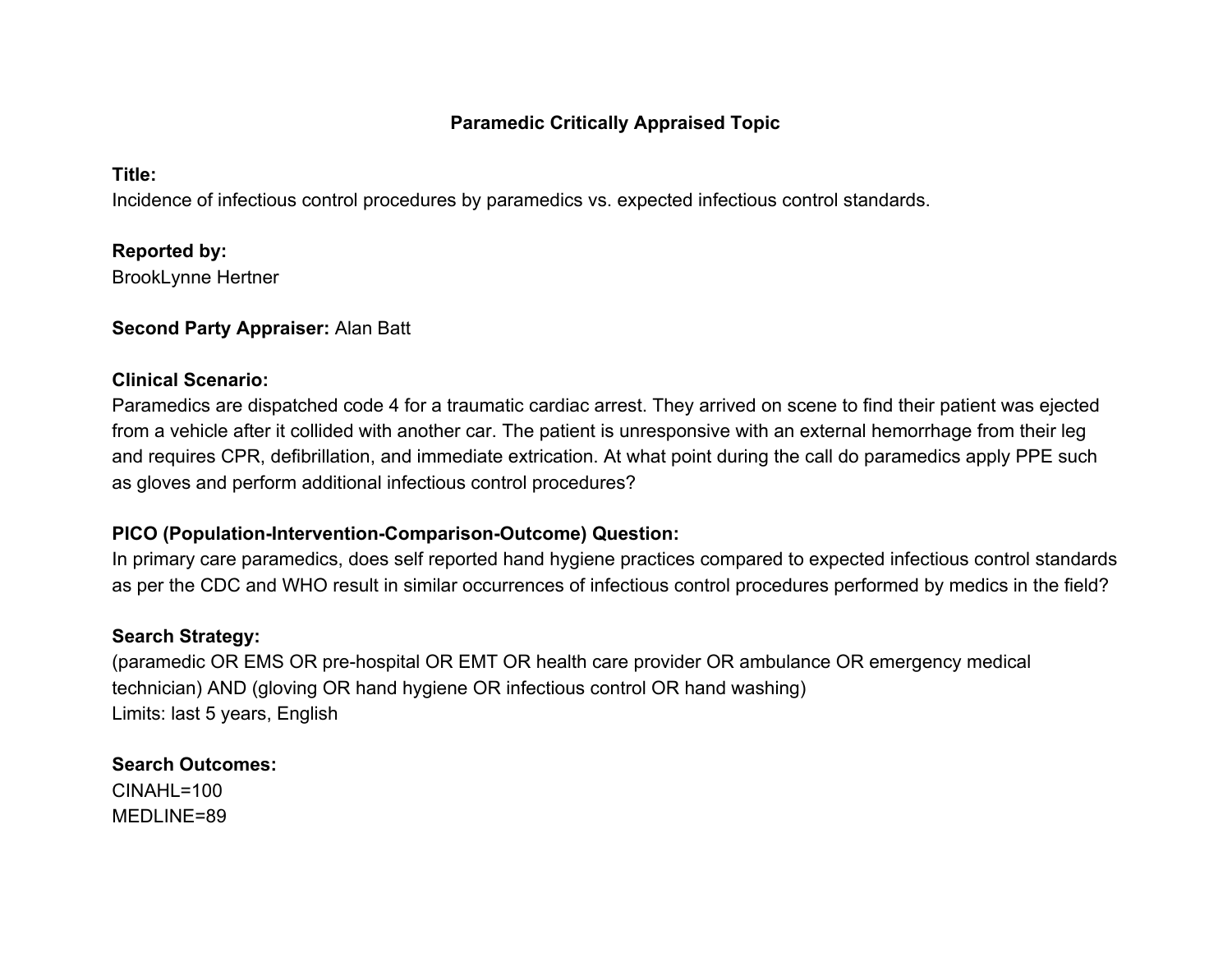# **Relevant Papers:** 3

| Author,<br><b>Date</b>           | <b>Population: Sample</b><br><b>Characteristics</b>                                                                                                                                                                                                                                              | <b>Design</b><br>(LOE)                    | <b>Outcomes</b>                                                                                                                                                                                                                                           | <b>Results</b>                                                                                                                                                                                              | Strengths/<br>Weaknesses                                                                                                                                                                                                                                                                                                                                                                                                                                                                             |
|----------------------------------|--------------------------------------------------------------------------------------------------------------------------------------------------------------------------------------------------------------------------------------------------------------------------------------------------|-------------------------------------------|-----------------------------------------------------------------------------------------------------------------------------------------------------------------------------------------------------------------------------------------------------------|-------------------------------------------------------------------------------------------------------------------------------------------------------------------------------------------------------------|------------------------------------------------------------------------------------------------------------------------------------------------------------------------------------------------------------------------------------------------------------------------------------------------------------------------------------------------------------------------------------------------------------------------------------------------------------------------------------------------------|
| Barr et al<br>(2017)             | Participants were<br>recruited from Paramedic<br>Australasia (PA), an<br>organization representing<br>Australian paramedics.<br>417 paramedics and<br>patient transport<br>attendants participated in<br>the online survey. 12 PA<br>members participated in<br>semi structured focus<br>groups. | Qualitative<br>cohort<br>study<br>$LOE=3$ | -Infectious prevention<br>and control<br>procedures were<br>performed in the<br>pre-hospital setting<br>appropriately and<br>often.<br>-Noncompliance with<br>hand hygiene<br>procedures was found<br>among paramedics in<br>the pre-hospital<br>setting. | The majority of<br>the participants<br>perceived hand<br>hygiene and<br>gloving as<br>important,<br>however there<br>was a lack of<br>compliance in<br>both. This<br>increased during<br>high acuity calls. | Strength:<br>-Online survey was<br>designed to be<br>completed anonymously<br>and in a short period of<br>time.<br>Weakness:<br>-There may be bias<br>from participants to<br>show higher compliance<br>in infectious control<br>procedures.<br>-Research was only<br>conducted on PA<br>members so it is unclear<br>if data is an accurate<br>representation of all<br>Australian paramedics.<br>-Participants were self<br>selected and large<br>dropouts occured. This<br>may bias study results. |
| <b>Bucher</b><br>et al<br>(2015) | <b>Emergency medical</b><br>service workers in the<br>United states. 1494 EMS<br>workers responded, the                                                                                                                                                                                          | Qualitative<br>cohort<br>study<br>$LOE=3$ | -Identify the number of<br>hand hygiene<br>procedures self<br>reported by                                                                                                                                                                                 | Reported hand<br>hygiene was poor<br>among all<br>responders, with                                                                                                                                          | Strength:<br>-The survey was sent<br>out nationally, allowing<br>for a large pool of data                                                                                                                                                                                                                                                                                                                                                                                                            |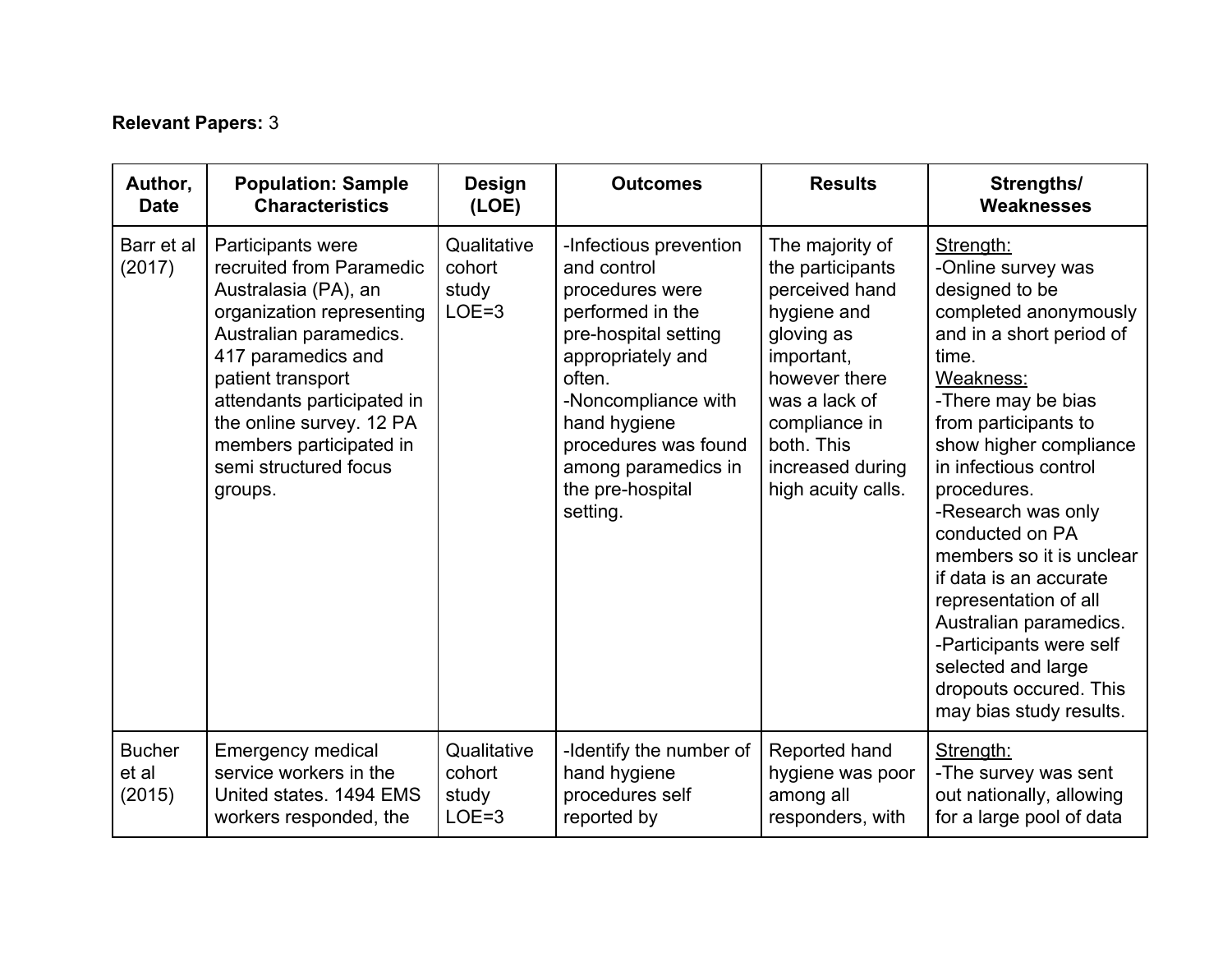|                       | participants were<br>subdivided into groups<br>based on age, gender,<br>training, status<br>(paid/volunteer), years of<br>experience, and hygiene<br>training.                                                               |                                                   | paramedics.<br>-Determine the<br>reported rates of<br>stethoscope cleaning<br>by EMS                                | women reporting<br>higher hand<br>hygiene than<br>men. Gloves were<br>used in 54% of<br>patient contact.<br>Incidences of<br>reported hand<br>hygiene was low<br>after invasive<br>procedures<br>(33%). Having<br>hand sanitizer<br>available did not<br>improve hand<br>hygiene<br>procedures, but it<br>did increase the<br>reported cleaning<br>of stethoscopes<br>$(13\%)$ . | to analyse.<br>Weakness:<br>-Many of the results<br>showed significant<br>differences, however<br>they may not have been<br>clinically significant<br>based on the answers<br>being similar.<br>-There may be bias in<br>the results as the study<br>did not show<br>geographical location,<br>response rates, and the<br>data was collected<br>using a convenience<br>sample. |
|-----------------------|------------------------------------------------------------------------------------------------------------------------------------------------------------------------------------------------------------------------------|---------------------------------------------------|---------------------------------------------------------------------------------------------------------------------|----------------------------------------------------------------------------------------------------------------------------------------------------------------------------------------------------------------------------------------------------------------------------------------------------------------------------------------------------------------------------------|--------------------------------------------------------------------------------------------------------------------------------------------------------------------------------------------------------------------------------------------------------------------------------------------------------------------------------------------------------------------------------|
| Vikke et<br>al (2019) | EMS providers, both<br>basic and advanced care.<br>in Finland, Sweden,<br>Denmark, and Australia<br>were observed. 2<br>observers witnessed a<br>total of 60 hours per<br>country, equalling about<br>87 patient encounters. | Prospective<br>observation<br>al study<br>$LOE=3$ | Observe the hand<br>hygiene (HH)<br>compliance among<br><b>EMS</b> providers<br>according to the WHO<br>guidelines. | HH compliance<br>was low amongst<br>EMS providers in<br>all four countries<br>observed. Use of<br>hand washing or<br>rubs was 3% prior<br>to patient contact<br>and 19% after<br>contact with an                                                                                                                                                                                 | Strength:<br>-Researchers tried to<br>minimize observation<br>bias as EMS personnel<br>were not aware that HH<br>was the specific target<br>of the study and results<br>were anonymized<br>before being analyzed.<br>-The study was                                                                                                                                            |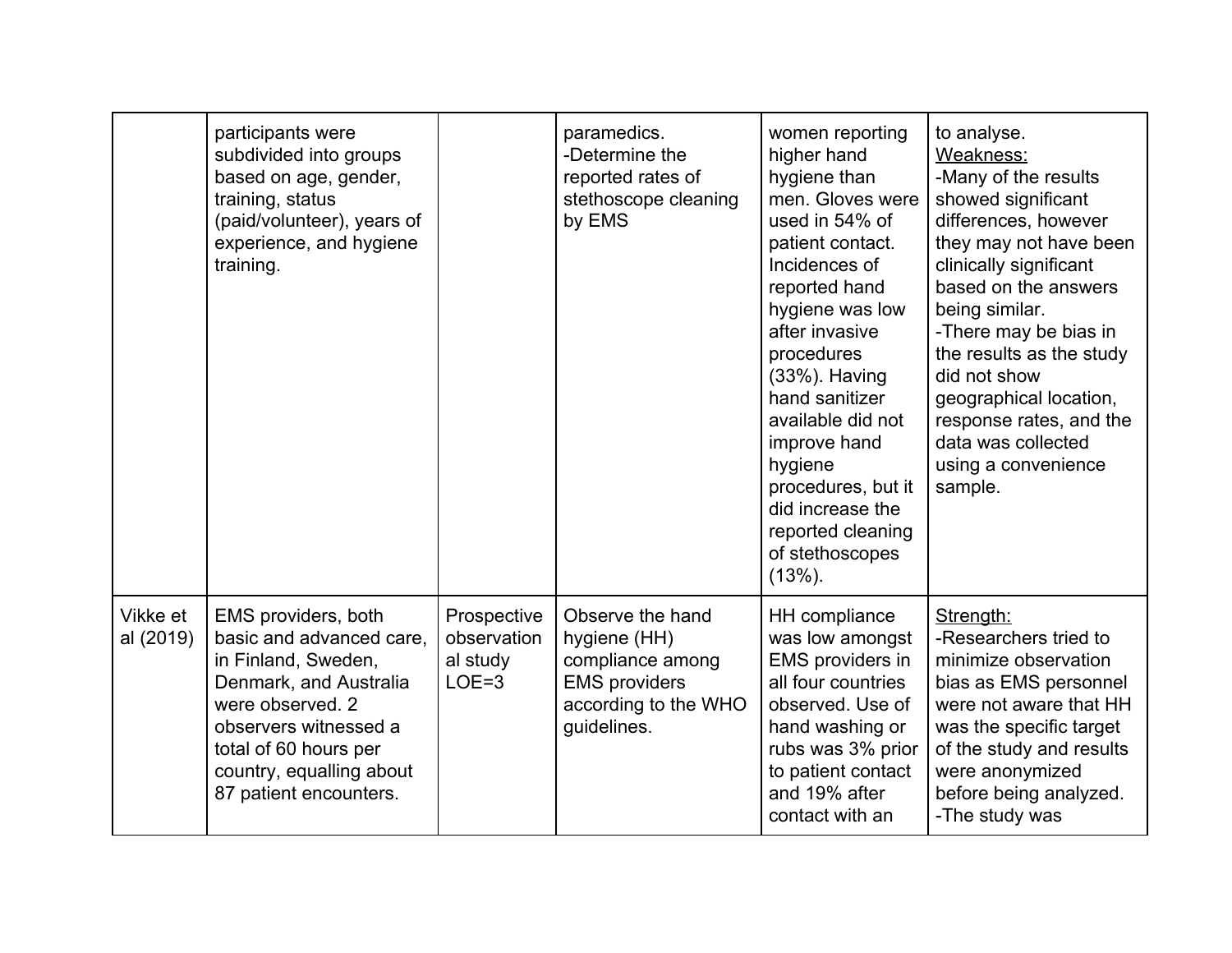|  |  |  | over reliance on<br>gloves. | conducted across<br>multiple countries in<br>both private and public<br>sectors. This increases<br>the generalizability of<br>the results.<br>Weakness:<br>-EMS providers were<br>told that they were<br>being observed on<br>infectious control<br>procedures which could<br>introduce bias<br>(Hawthorne effect) in<br>their HH procedures. |
|--|--|--|-----------------------------|-----------------------------------------------------------------------------------------------------------------------------------------------------------------------------------------------------------------------------------------------------------------------------------------------------------------------------------------------|
|--|--|--|-----------------------------|-----------------------------------------------------------------------------------------------------------------------------------------------------------------------------------------------------------------------------------------------------------------------------------------------------------------------------------------------|

### **Comments:**

LOE-based on Chart from Fanshawe Library.

The PICO question was difficult to construct as the goal of this CAT was to answer an observational question. No direct act was being performed where a result could be recorded. Overall three articles were chosen to determine if hand hygiene and infectious control procedures were self reported to the same level expected by guidelines and standards.

# **Consider:** Why would you NOT change current practice based on these articles?

Most studies concerning this topic consisted of online surveys as their main methodological approach. The observational study that was conducted by Vikke et al was time consuming and introduced potential observational bias into the data. The issue with online surveys is that since they are convenience based and self reported, it is unclear if the data is accurate. However, all studies found a low compliance with hand hygiene even when it was self reported, suggesting this number could be even lower when observed in the field. Further research is needed to identify the potential reasons for